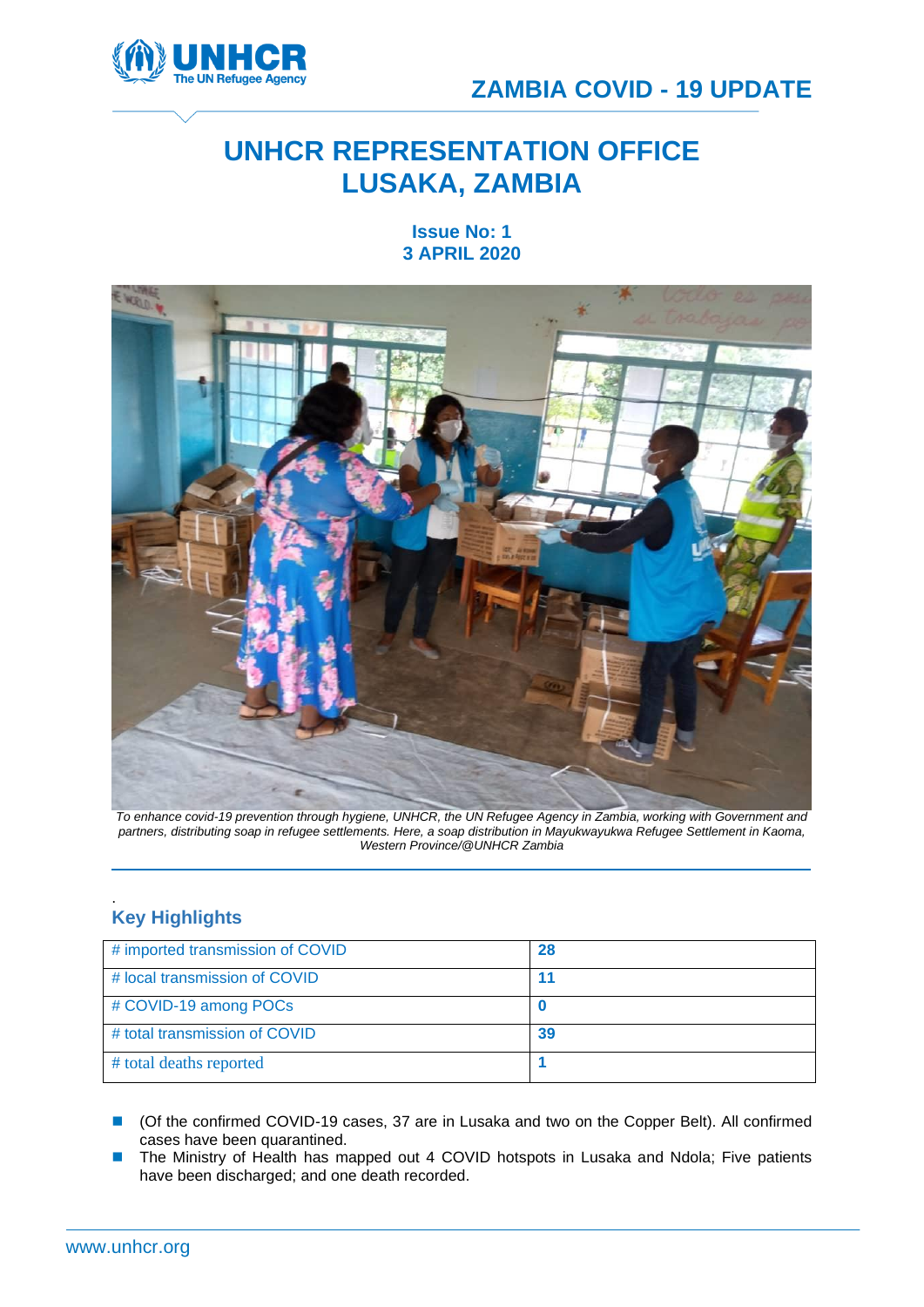

- Meetings of the Committee of Ministers, Committee of Permanent Secretaries, and the National Epidemic Preparedness, Prevention Control and Management Committee (NEPPC&MC) are regularly convened since the declaration of the outbreak of COVID-19.
- Daily press briefings on COVID are held at 11:30 on the evolving outbreak; technical coordinating meetings chaired by the Director of Zambian National Public Health (ZNPH) are held with cooperating partners; surveillance (including event-based surveillance) is active. The government will recruit 400 doctors and 3,000 paramedics starting 1 April 2020.
- Minister of Home Affairs has restricted movement within, from, and to refugee settlements and transit centers to avoid COVID-19 transmission.
- Senior government officials are among those quarantined after having travelled on official duty to a COVID-19 affected country.
- The Government, UN, and several organizations have activated BCPs including UNHCR Zambia.
- International borders remain open, though three international airports have been closed, with only the one in Lusaka remaining open.



*Some of the humanitarian workers in Mayukwayukwa Refugee Settlement distributing soap to persons of concern/@UNHCR Zambia*

## **COVID-19 related Protection risks/ challenges/ trends**

- With restrictions on freedom of movement within, from, and to refugee settlements and transit centers, livelihoods will be challenged, and service delivery such as food distribution may be hampered.
- There is inadequate space for self-isolation at Makeni transit center and at Chalala medical house. Most urban refugees rent substandard houses in high density areas. Houses are small with poor ventilation and in most instances accommodate large families.
- PoCs who are detained in correctional facilities live in highly congested environments with poor hygiene and no room for self-isolation.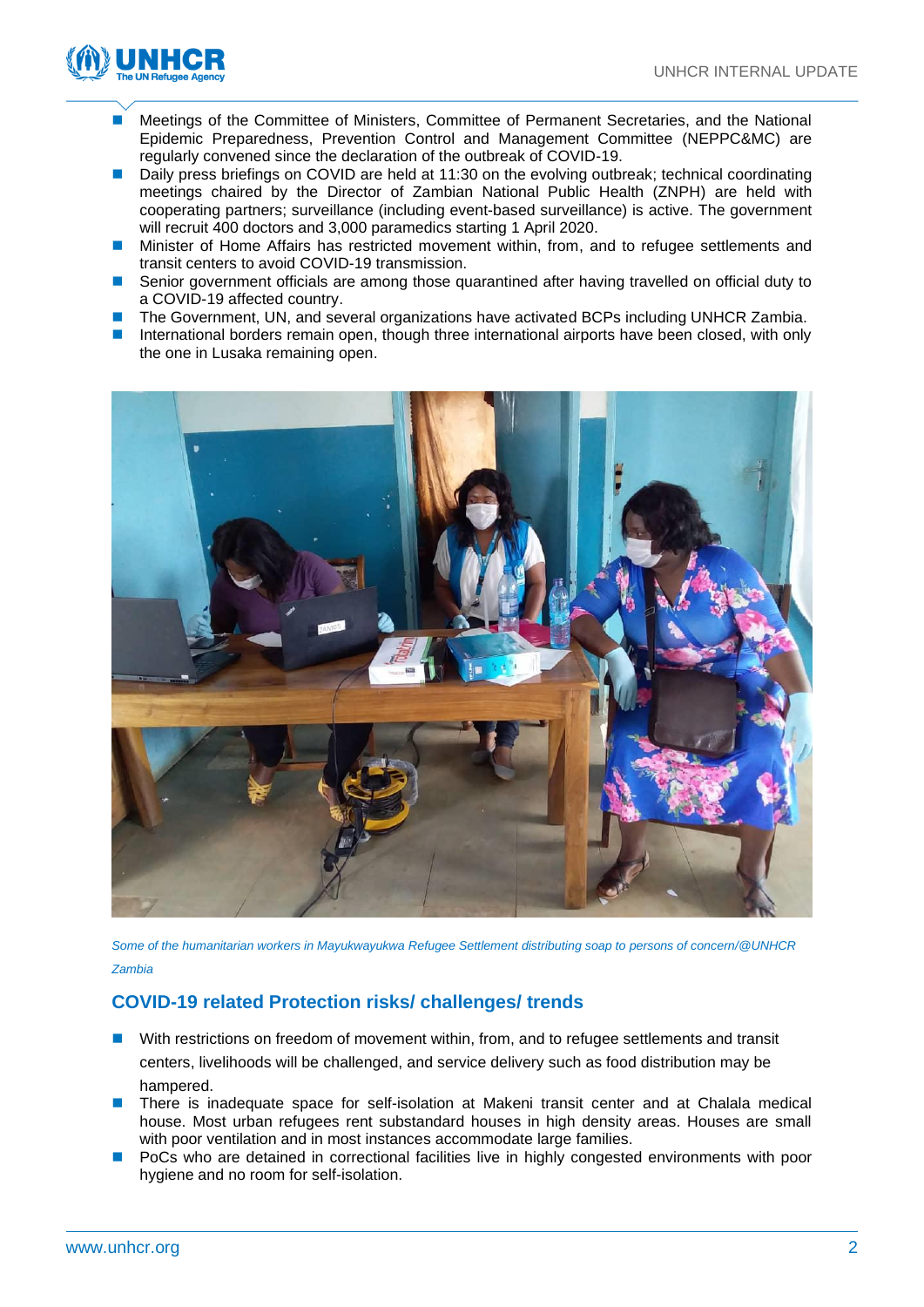

- As Zambia considers more strategies and measures to combat the spread of COVID-19, there is a possibility of a complete shut-down by closing international borders, thus potentially affecting passage through and access to the territory.
- There is a risk of xenophobia, bordering on the possibility that POCs who may fall ill might be accused by community members to have introduced the virus.

## **Operational update on preparedness and response**

- As part of awareness-raising efforts, UNHCR CO met with refugee leaders in Lusaka to discuss COVID-19-related issues.
- Soap distribution was undertaken by UNHCR for March stock (simultaneously done with the March food distribution). A total of 250 grams/pp/ was given for one month in Mantapala Settlement. In Meheba Refugee Settlement, soap distribution (UNHCR stock) is currently being conducted. A total of 500grams/pp/pm for three months is being provided. While the amount UNHCR has may not be enough, the commodity in stock is being distributing per Block, as UNICEF's stock is awaited (to be delivered on 6<sup>th</sup> April) to complement the other Blocks that will not have received by next week. In Mayukwayukwa, soap distribution is on-going, while that in urban areas has been completed. When resources allow, and within the context of co-existence, there is need to extend soap distribution to the host community.
- In all three refugee settlements, hygiene promoters have conducted sensitization sessions among refugees and the host community.
- A total of 60 hand-basins have been distributed in the three settlements for use in service areas.

## **POC challenges to access health care including national services**

■ Refugees have access to general services. However, various restrictions imposed by Government concerning COVID-19 prevention and response will affect access to some basic services. Generally poor health delivery systems with low capacity to handle mass COVID-19 infections, coupled with constant shortage of some essential medicines, could be detrimental to the health of refugees during this period. Clinic staff in the settlements are currently undergoing COVID-19 specific trainings provided by the Ministry of Health.

#### **Inter-agency coordination**

- UNHCR continues to participate in various UN COVID-19 Crisis Management Committees;
- The SMT now meets on a weekly basis to discuss and deliberate on health, staff welfare, duty of care and security advisories for UN staff and AWF; The PMT is consolidating an inter-agency COVID response plan in support to the GRZ.

## **Operational and business-continuity issues (UNHCR or Partner services disrupted)**

The UNHCR activated UNCT Phase 3 BCP; The Government, the UN, several I-NGOs and other corporate partners have activated their BCP; UNHCR has also limited its footprint on office premises.

## **Program/Resources**

■ UNHCR Zambia has received some funds from RBSA to respond to Covid-19 which are being channeled to cater for procurement (soap is currently ongoing) and ensure health staff under UNV scheme to be urgently hired in all the three Settlements. Partners have been informed on the need to reprioritize their 2020 activities; UNHCR will redirect funds from both partners and under DI to cater for this health response once total costs of critical items are confirmed. UNICEF has expressed interest in supporting WASH items.

**Supply: (please describe any shortages, supply chain disruptions or procurement challenges)**